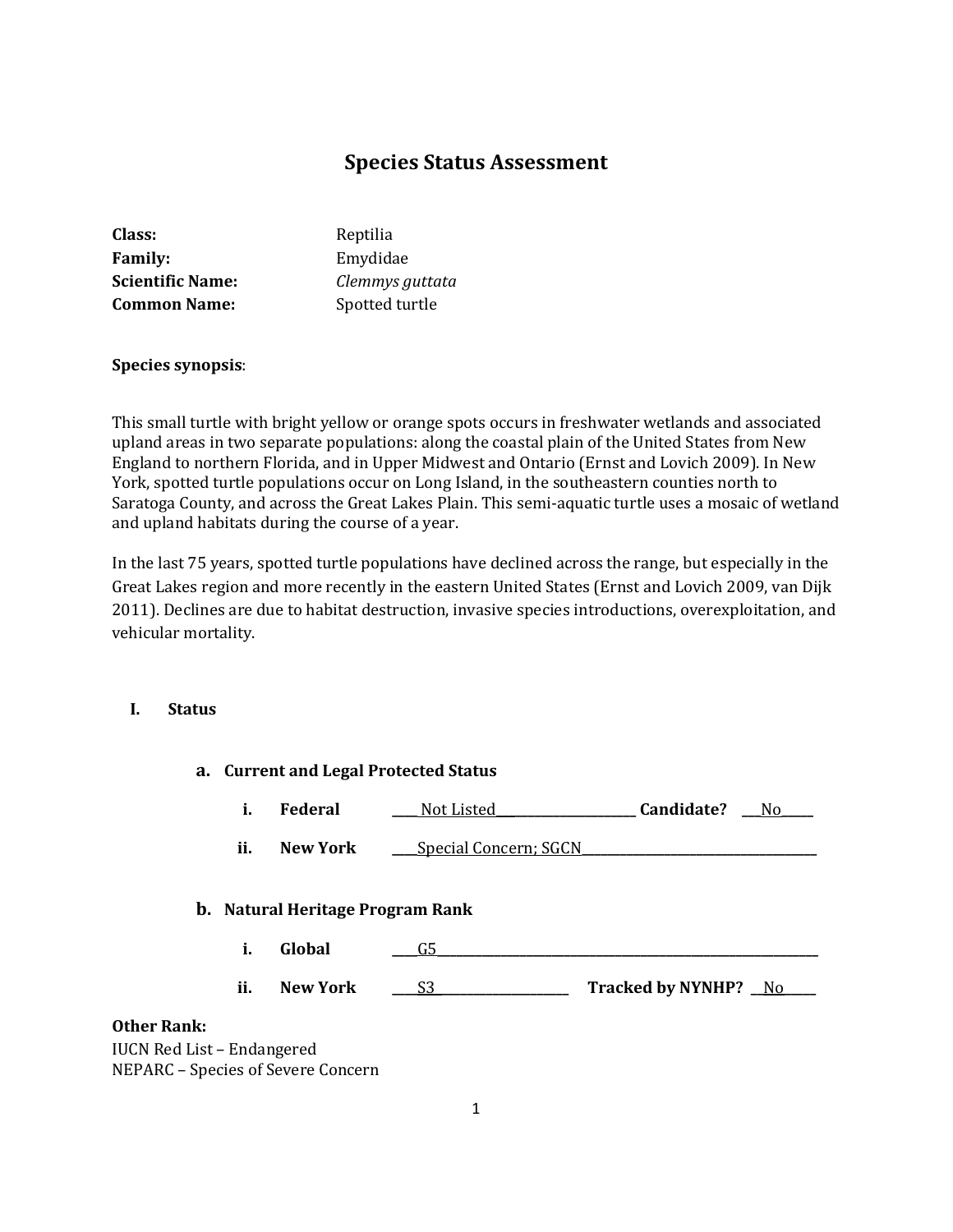Species of Northeast Regional Concern (Therres 1999) NY Natural Heritage Program – Watch List COSEWIC - Endangered CITES, Appendix II

## **Status Discussion:**

The spotted turtle is ranked as Critically Imperiled or Vulnerable in most of the states and provinces where it occurs. In the Northeast, only Connecticut and Massachusetts rank it as Secure, though both include it as a SGCN. Spotted turtle has been designated as a species of Regional Conservation Concern in the Northeast due to its unknown population status and taxonomic uncertainty (Therres 1999). In 2004, it was listed as federally endangered in Canada. NEPARC (2010) lists spotted turtle as a species of severe concern because more than 75% of northeastern states list it as SGCN.

The IUCN Red List upgraded spotted turtle to Endangered in 2011 because it has undergone a population decline of more than 50 percent over 3 generations (van Dijk 2011), and it has recently been added to the Appendix II of the Convention on International Trade in Endangered Species (CITES).

## **II. Abundance and Distribution Trends**

- **a. North America**
	- **i. Abundance \_\_X\_\_ declining \_\_\_\_\_increasing \_\_\_\_\_\_stable \_\_\_\_\_unknown ii. Distribution: \_\_X\_\_ declining \_\_\_\_\_increasing \_\_\_\_\_\_stable \_\_\_\_\_unknown**

**Time frame considered: \_\_\_\_\_**Last 75 years**\_\_\_\_\_\_\_\_\_\_\_\_\_\_\_\_\_\_\_\_\_\_\_\_\_\_\_\_\_\_\_\_\_\_\_\_\_**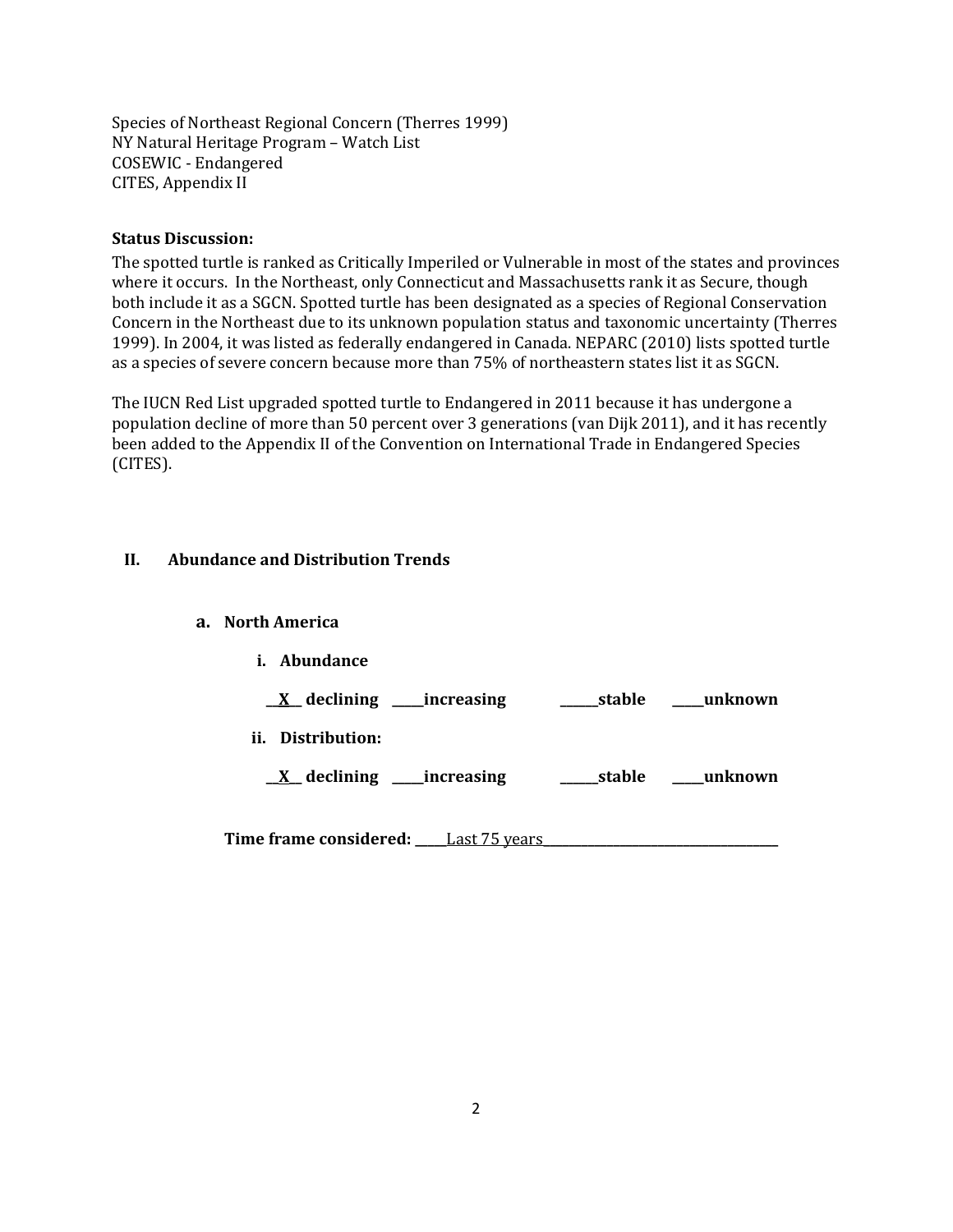- **b. Regional** 
	- **i. Abundance**

| $X$ declining increasing                                       |           | stable        | unknown |
|----------------------------------------------------------------|-----------|---------------|---------|
| Distribution:<br>ii.                                           |           |               |         |
| $\underline{X}$ declining _____increasing                      |           | stable        | unknown |
| Regional Unit Considered: ___<br><b>Time Frame Considered:</b> | Northeast | Last 75 years |         |
|                                                                |           |               |         |

**c. Adjacent States and Provinces**

| <b>CONNECTICUT</b>                                |                                                                                                                         |  |
|---------------------------------------------------|-------------------------------------------------------------------------------------------------------------------------|--|
| i. Abundance                                      |                                                                                                                         |  |
|                                                   | $\underline{X}$ declining ___ increasing ___ stable ___ unknown                                                         |  |
| ii. Distribution:                                 |                                                                                                                         |  |
|                                                   | $\underline{X}$ declining ___ increasing ___ stable ___ unknown                                                         |  |
|                                                   |                                                                                                                         |  |
|                                                   |                                                                                                                         |  |
| MASSACHUSETTS Not Present _______ No data _____   |                                                                                                                         |  |
| i. Abundance<br>ii. Distribution:                 | $\frac{1}{\sqrt{2}}$ declining $\frac{1}{\sqrt{2}}$ increasing $\frac{1}{\sqrt{2}}$ stable $\frac{1}{\sqrt{2}}$ unknown |  |
|                                                   | ___ declining ___ increasing ___ X_ stable ___ unknown                                                                  |  |
| Time frame considered: 629 occurrences since 1980 |                                                                                                                         |  |
|                                                   |                                                                                                                         |  |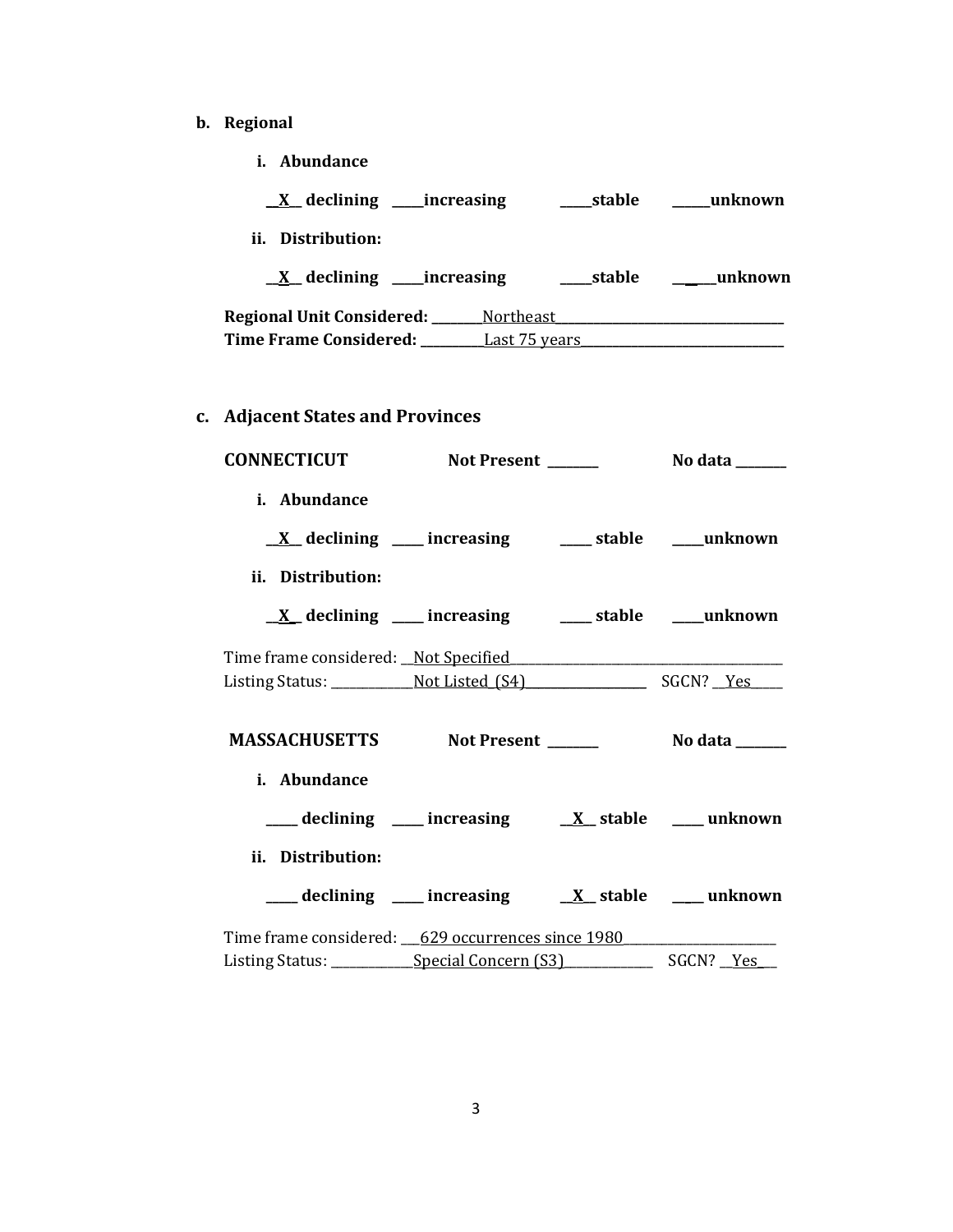| <b>NEW JERSEY</b>                                                 | Not Present ______                                              | No data ______ |
|-------------------------------------------------------------------|-----------------------------------------------------------------|----------------|
| i. Abundance                                                      |                                                                 |                |
|                                                                   | $\underline{X}$ declining ___ increasing ___ stable ___ unknown |                |
| ii. Distribution:                                                 |                                                                 |                |
|                                                                   | $\underline{X}$ declining ___ increasing ___ stable ___ unknown |                |
|                                                                   |                                                                 |                |
|                                                                   |                                                                 |                |
|                                                                   |                                                                 |                |
| <b>ONTARIO</b>                                                    |                                                                 |                |
| i. Abundance                                                      |                                                                 |                |
|                                                                   |                                                                 |                |
|                                                                   |                                                                 |                |
| ii. Distribution:                                                 |                                                                 |                |
|                                                                   | <u>X</u> declining ____increasing ___________stable ____unknown |                |
|                                                                   |                                                                 |                |
| Listing Status: ____________Endangered federally and provincially |                                                                 |                |
|                                                                   |                                                                 |                |
| PENNSYLVANIA Not Present ________ No data ______                  |                                                                 |                |
| i. Abundance                                                      |                                                                 |                |
|                                                                   |                                                                 |                |
| ii. Distribution:                                                 |                                                                 |                |
|                                                                   |                                                                 |                |
| Time frame considered: Not Specified                              |                                                                 |                |
|                                                                   |                                                                 | SGCN? Yes      |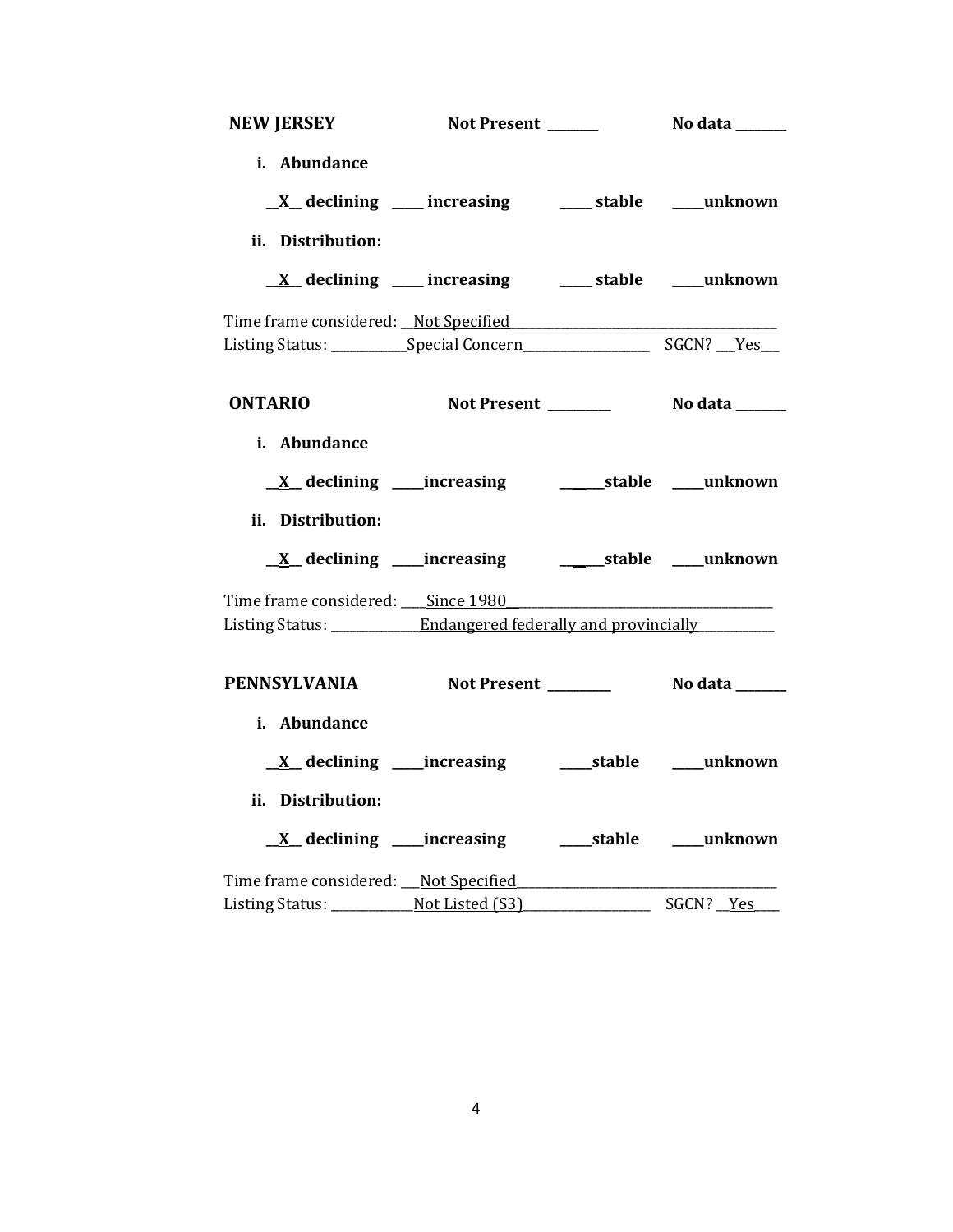| <b>QUEBEC</b>                                                                    |                                                                 |                                     |
|----------------------------------------------------------------------------------|-----------------------------------------------------------------|-------------------------------------|
| i. Abundance                                                                     | <u>X</u> declining ____increasing __________stable _____unknown |                                     |
| ii. Distribution:                                                                | <u>X</u> declining ____increasing ___________stable ____unknown |                                     |
| Time frame considered: No records since 1992; Possibly extirpated (COSEWIC       | $\hspace{.15cm} 2004 \}$                                        |                                     |
| Listing Status: ____________ Endangered federally ______________________________ |                                                                 |                                     |
| <b>VERMONT</b>                                                                   |                                                                 |                                     |
| i. Abundance<br>ii. Distribution:                                                | <u>X</u> declining ____increasing _______stable _____unknown    |                                     |
|                                                                                  | <u>X</u> declining ____increasing ______stable ____unknown      |                                     |
|                                                                                  |                                                                 |                                     |
| d. NEW YORK                                                                      |                                                                 | No data $\_\_\_\_\_\_\_\_\_\_\_\_\$ |
| i. Abundance<br>ii. Distribution:                                                | $\underline{X}$ declining ___ increasing ___ stable ___ unknown |                                     |
|                                                                                  | <u>X</u> declining ___ increasing ___ stable ____ unknown       |                                     |
| Time frame considered: Last 75 years                                             |                                                                 |                                     |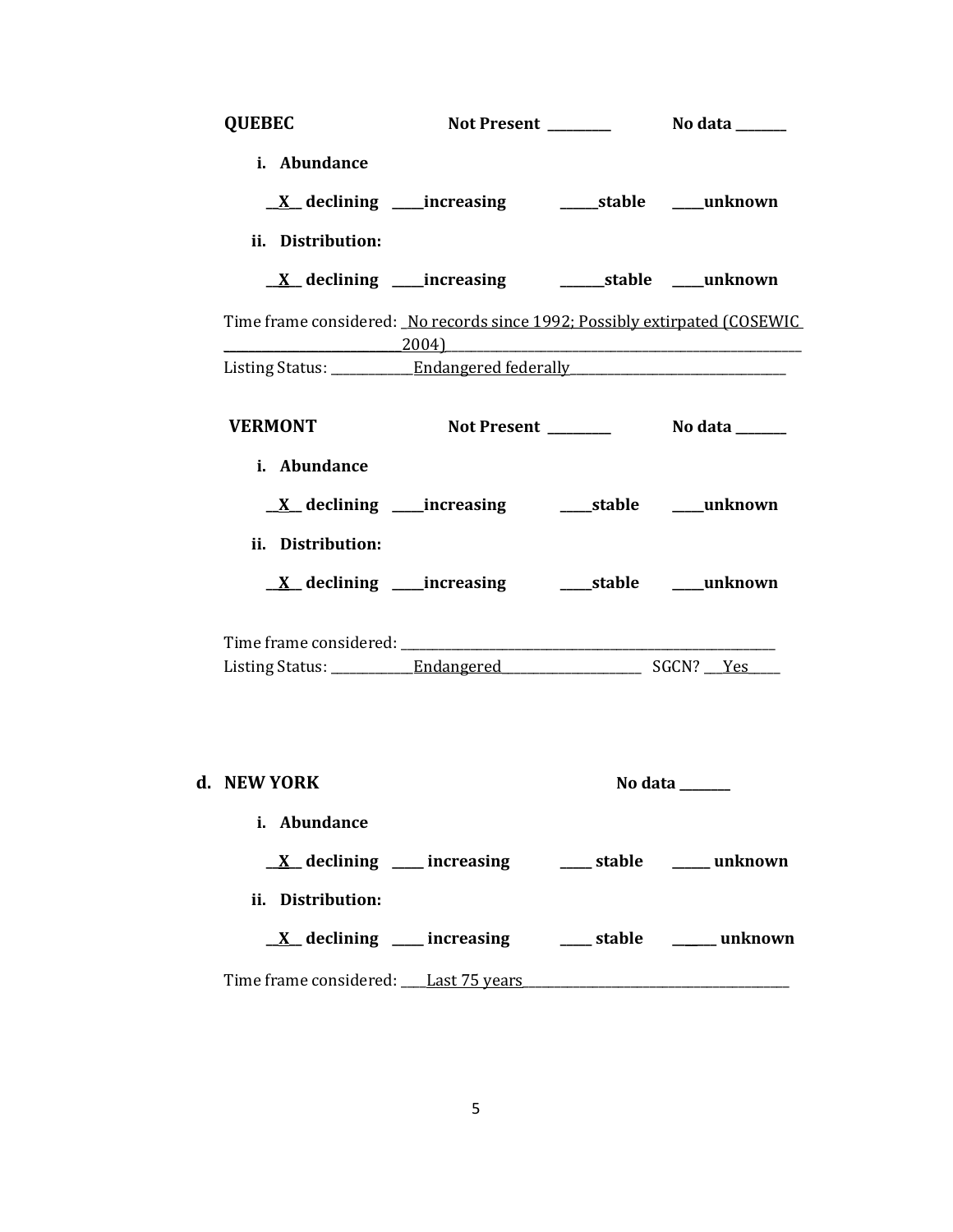#### **Monitoring in New York.**

There are currently no regular monitoring activities in New York.

#### **Trends Discussion:**

Spotted turtles have experiences a decline rangewide of more than 50% over the past three generations (van Dijk 2011). Trends in New York are difficult to determine because of a lack of abundance or distribution data, but areas in southern New York where the species was once common are no longer inhabited. The NY Herpetology database contains records collected during the Atlas period (1990-99) as well as historic and post-1999 records. Historic records, from individual researchers and museum collections, suggest a loss of populations in the mid-Hudson Valley, western Long Island, and the New York City area.



**Figure 1:** Conservation status of spotted turtle in North America (NatureServe 2013)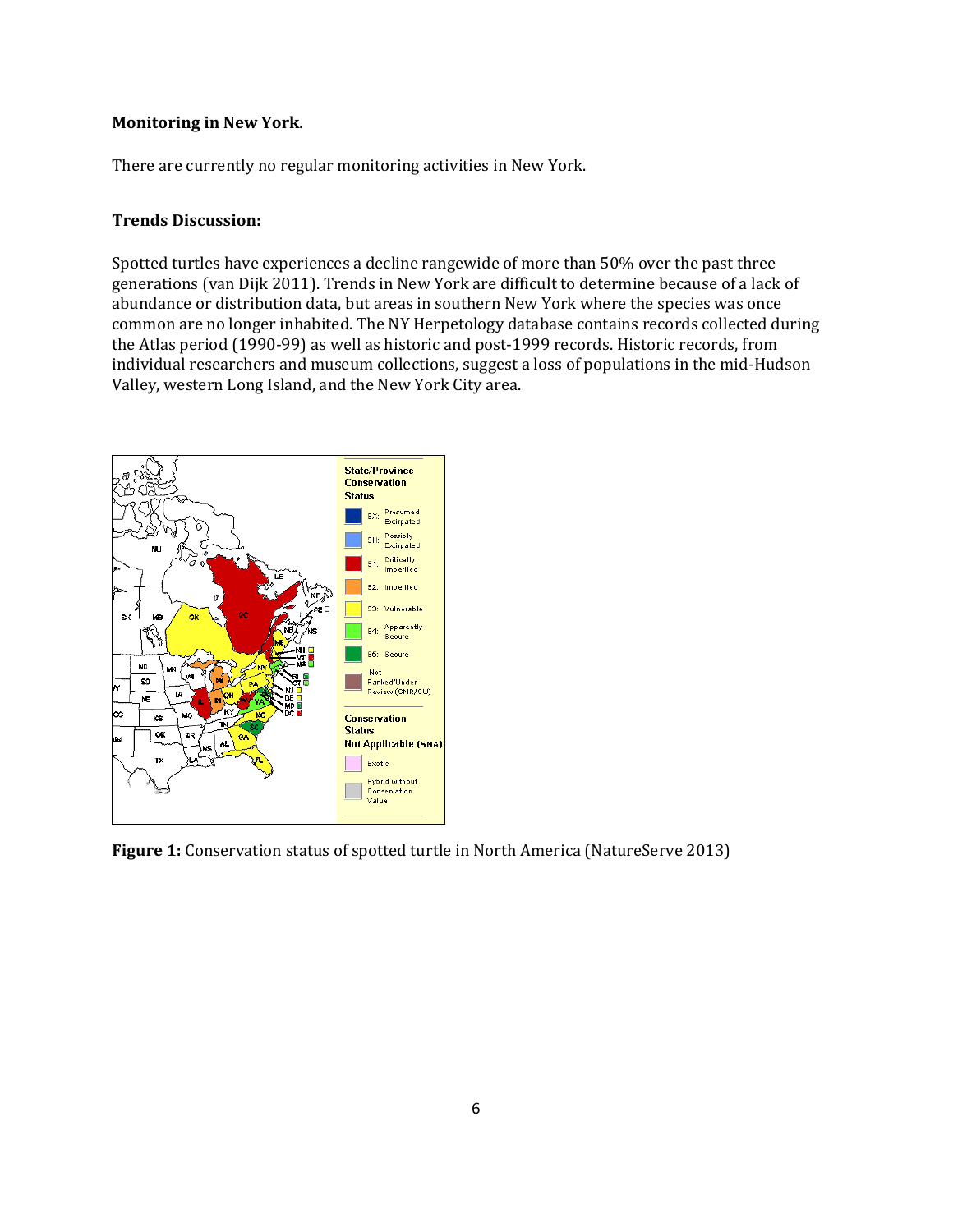

Figure 2: Distribution of spotted turtle in North America (NatureServe 2013)



**Figure 3:** Distribution of spotted turtle in New York (NY Amphibian and Reptile Atlas, NYSDEC)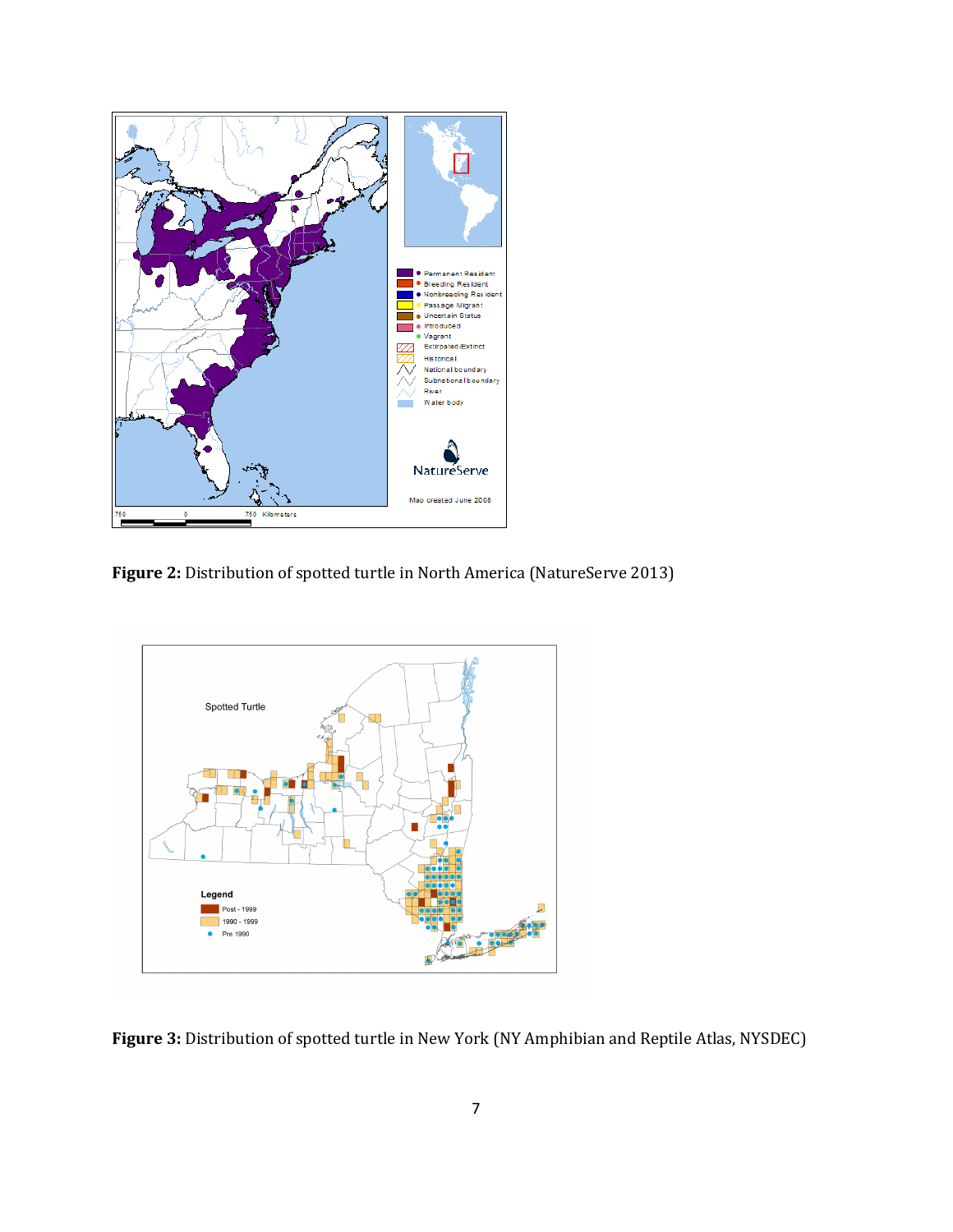#### **III. New York Rarity, if known:**

| <b>Historic</b>                        | # of Animals | # of Locations | % of State |
|----------------------------------------|--------------|----------------|------------|
| prior to 1970<br>prior to 1980         |              |                |            |
| prior to 1990                          |              |                |            |
| <b>Details of historic occurrence:</b> |              |                |            |
| <b>Current</b>                         | # of Animals | # of Locations | % of State |
|                                        |              |                | 130,       |

## **Details of current occurrence:**

The New York Amphibian and Reptile Atlas (1990-1999) documented spotted turtles in 109 survey quads on eastern Long Island, in the lower Hudson Valley, the upper Hudson Valley, the Great Lakes Plain, and the Appalachian Plain. Since 2000, records have been added to the NY Herpetology database in 15 additional survey quads, including one survey quads in Warren County that extended the northern edge of the distribution in the eastern part of the state. Another new record is from Schoharie County.

Gibbs et al. (2007) report that spotted turtles are abundant in some areas east of Lake Ontario in Oswego, Lewis, and Jefferson counties. The absence of spotted turtles from high elevation areas is noted, including the Appalachian Plateau, Catskill Mountains, and Adirondack Mountains.

#### **New York's Contribution to Species North American Range:**

| % of NA Range in New York | <b>Classification of New York Range</b> |  |  |
|---------------------------|-----------------------------------------|--|--|
| $\frac{100}{2}$ (endemic) | <u>X</u> Core                           |  |  |
| $-76-99$                  | __ Peripheral                           |  |  |
| $-51-75$                  | ___ Disjunct                            |  |  |
| 26-50                     | Distance to core population:            |  |  |
| $\underline{X}$ 1-25      |                                         |  |  |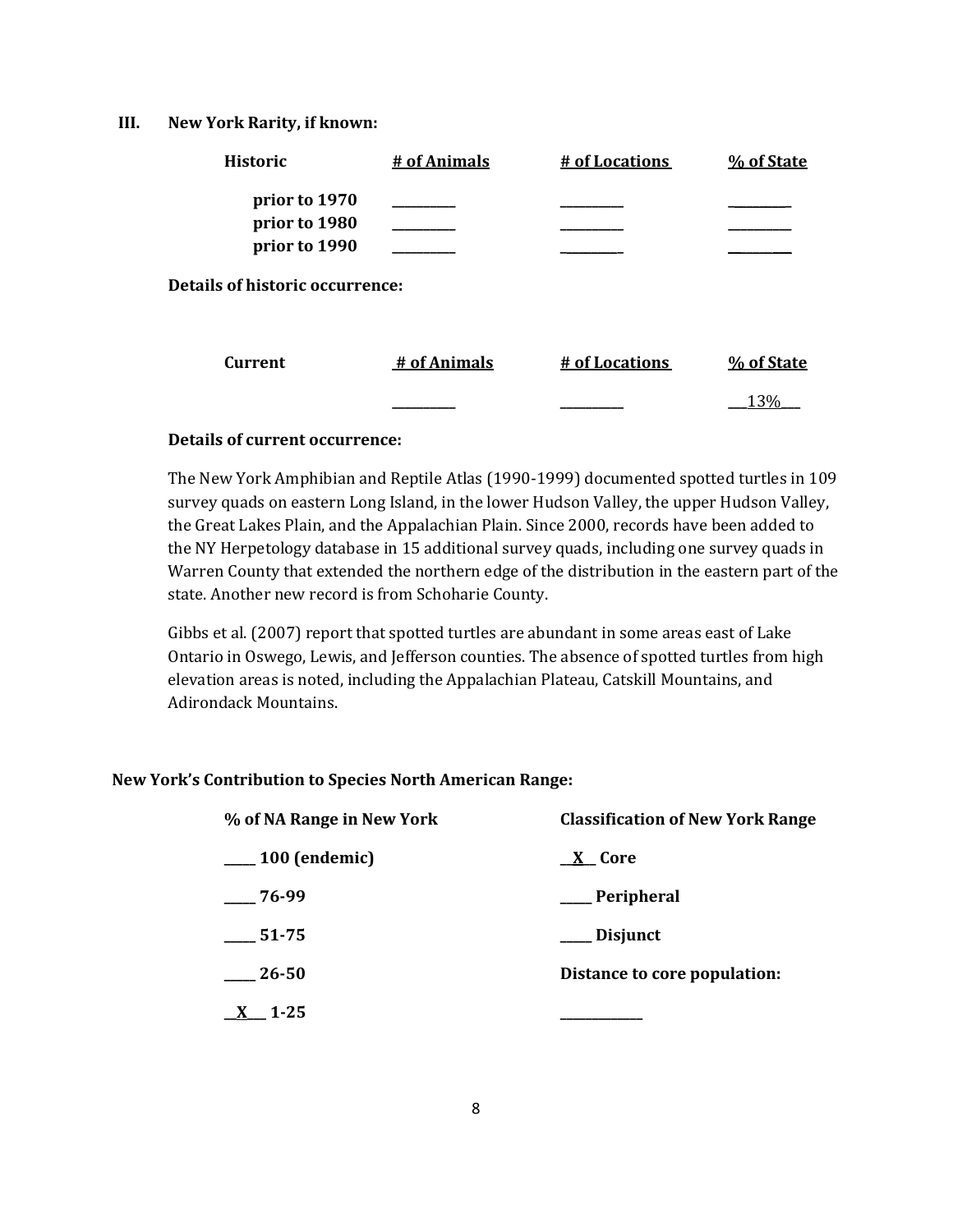# **IV. Primary Habitat or Community Type:**

- 1. Freshwater Marsh
- 2. Northeastern Upland Forest
- 3. Northeastern Wetland Forest
- 4. Wet Meadow/Shrub Swamp
- 5. Vernal Pool
- 6. Coastal Plain Pond
- 7. Open Acidic Peatlands

# **Habitat or Community Type Trend in New York:**

| <b>Declining</b>                  | <b>Stable</b> | <b>Increasing</b> |                           | <b>Unknown</b> |
|-----------------------------------|---------------|-------------------|---------------------------|----------------|
| Time frame of decline/increase: _ |               |                   |                           |                |
| <b>Habitat Specialist?</b>        |               | <b>Yes</b>        | <b>No</b><br>$\mathbf{X}$ |                |
| <b>Indicator Species?</b>         |               | Yes               | No                        |                |

## **Habitat Discussion:**

Spotted turtles use large areas that provide a mosaic of habitats including ponds, emergent marshes, shrub swamps, forested wetlands, fens, wet meadows, seasonal pools, streams, rivers, forests and other upland habitats. Wetlands may be open or forested but soft bottom substrate is required, as is shallow clear water, and aquatic vegetation. Milam and Melvin (2001) found that the dominant ground cover in the habitat of spotted turtles in their Massachusetts study was *Sphagnum***.**

Spotted turtles occur at elevations up to 1,350 feet in the Hudson Highlands in Dutchess County, and at 1,200 feet in Orange County (J. Jaycox, personal communication).

Nesting occurs in open areas that are non-forested including meadows, fields, pastures, sand and gravel pits, and roadsides, as well as hummocks in emergent wetlands, and red maple swamps (Fowle 2001, Joyal et al. 2001). Hibernation occurs in areas that provide structural protection and remain at about 0 degrees C (Rasmussen and Litzgus 2010). Such areas include abandoned muskrat and beaver lodges and burrows, beaver dams, and submerged roots of flooded trees, and in the crevices of stone walls that cross wetlands (Gibbs et al. 2007). Litzgus et al. (1999) note that turtles locate and use the pockets of air beneath these submerged structures.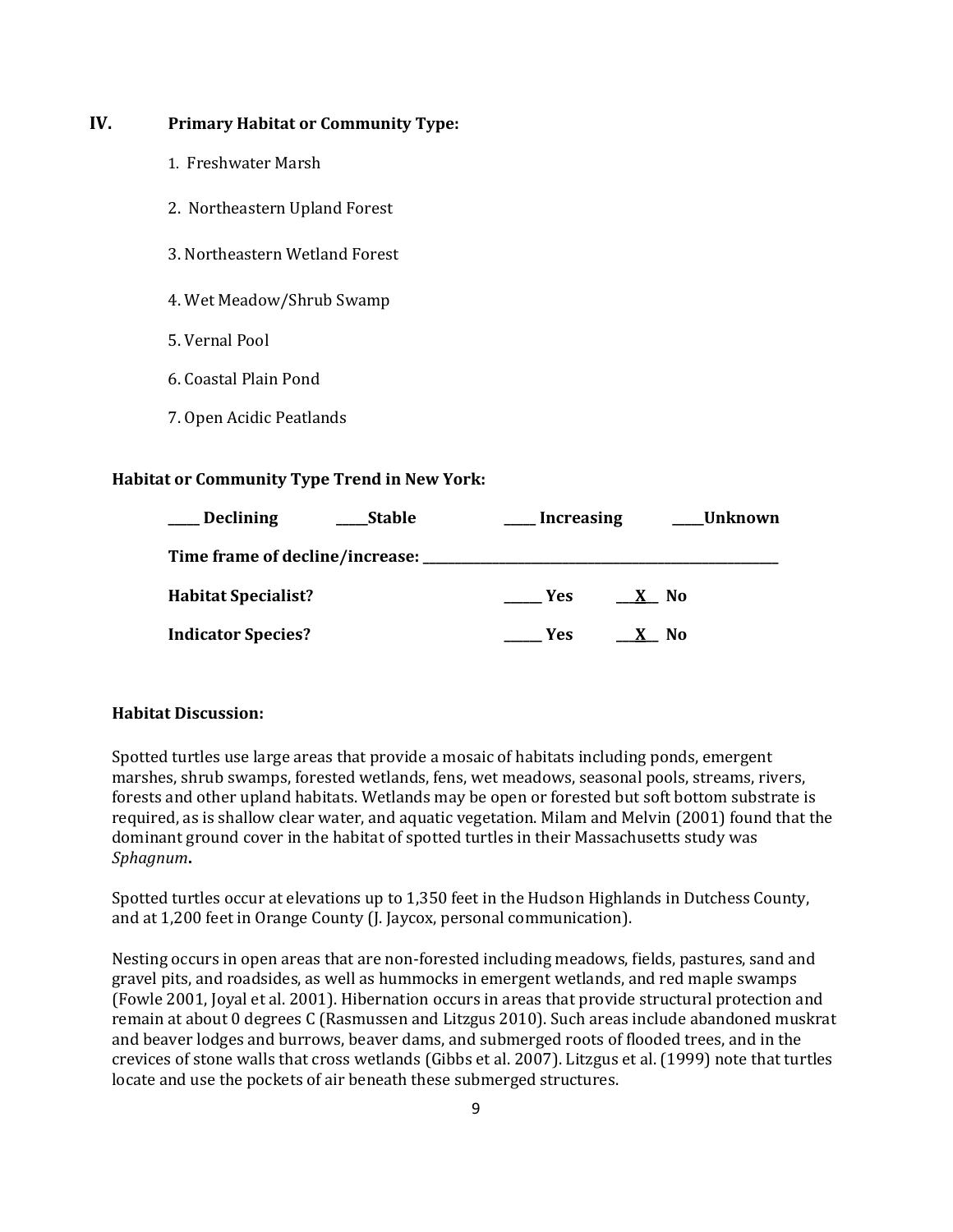Milam and Melvin (2001) documented that spotted turtles in Massachusetts spend about two-thirds of the active season in seasonal pools. In a two-year study in Massachusetts, Joyal et al. (2001) found that 74% of time between May and September was spent in uplands. Individuals may aestivate under leaves and forest duff.

In a radio-tracking study in Massachusetts, Fowle (2001) reported an average movement to nest sites of 249m and a maximum of 750m. The maximum distance traveled between wetlands was 1,150m.

# **V. New York Species Demographics and Life History**

**\_\_X\_\_\_ Breeder in New York**

**\_\_X\_\_ Summer Resident**

**\_\_X\_\_ Winter Resident**

**\_\_\_\_\_ Anadromous**

**\_\_\_\_\_ Non-breeder in New York**

**\_\_\_\_\_ Summer Resident**

**\_\_\_\_\_ Winter Resident**

**\_\_\_\_\_ Catadromous**

**\_\_\_\_\_ Migratory only**

**\_\_\_\_\_Unknown**

## **Species Demographics and Life History Discussion:**

Spotted turtles emerge early in the spring, first appearing in late March or early April. They appear to be quite tolerant of cold water and have been observed basking on snow during mid-winter when temperatures are unusually mild (Gibbs et al. 2007). Activity within the wetland is high during early spring when individuals bask in the open. Shallow water offers suitable prey in the form of amphibian egg masses, tadpoles, snails, slugs, worms, crustaceans, and other invertebrates (Hulse et al. 2001). The eggs and larvae of frogs and salamanders that breed in seasonal pools are in important food source for spotted turtles (Fowle 2001).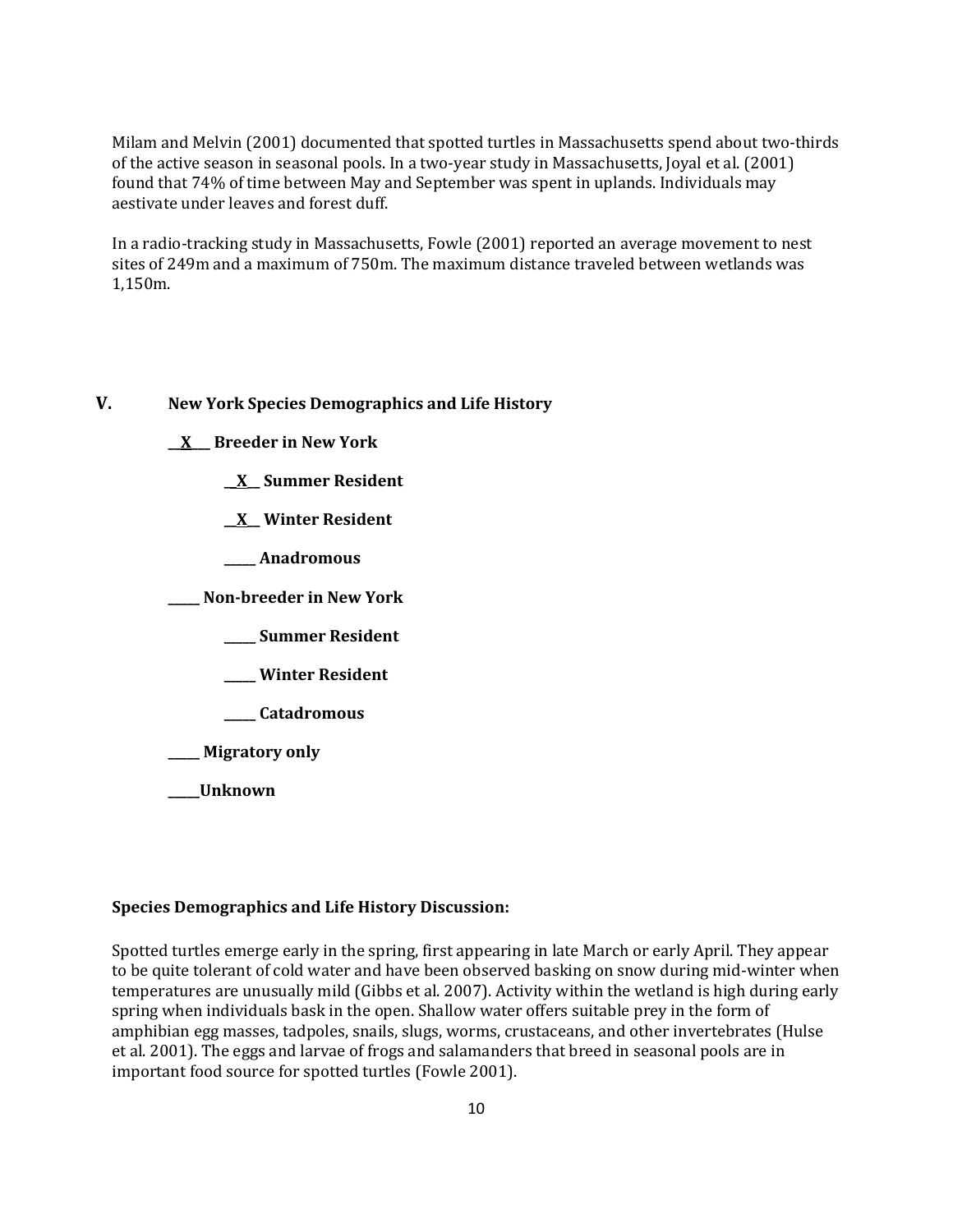As wetlands begin to dry in late May and June, spotted turtles are less apparent. Turtles burrow into the muddy substrate of the wetland or move to upland areas and burrow in dry vegetation. Gravid females may move several hundred meters to upland areas to lay their clutch of 2 to 7 eggs (Milam and Melvin 2001, Joyal et al. 2001). A sunny location is chosen for the nest, typically in loamy soils, on a grassy hummock or in sphagnum moss (Gibbs et al. 2007). Incubation takes 7 to 12 weeks. Hatchlings may emerge in August or September, or during the following spring. Sexual maturity is reached in 7 to 13 years in males and 7 to 15 years in females (Ernst and Lovich 2009).

Adults return to a common hibernacula in the fall, typically using the same spot year after year (Litzgus et al. 1999, Haxton and Berrill 1999). Milam and Melvin (2001) reported that the density of spotted turtles at their Massachusetts study site is 0.4 adults/acre. Generation time is estimated at of 25–30 years (Litzgus 2006). Spotted turtles may live 40 years or more (Gibbs et al. 2007) and possibly as long as 65 to 110 years (Litzgus 2006, Ernst and Lovich 2009). The sex ratio in most populations is 1:1 (Ernst and Lovich 2009).

# **VI. Threats:**

Spotted turtles are susceptible to mortality on paved roads and by off-road vehicles, fragmentation of habitat, increases in subsidized nest predators, removal as pets, forestry practices, and destruction of habitat for development and agriculture.

Development and agriculture are significant causes of habitat loss. Spotted turtles are sensitive to pollution (Litzgus and Mousseau 2004) and the effluents resulting from agricultural runoff, including pesticides and fertilizer, can degrade wetlands.

Activities in the immediate vicinity of an occupied wetland may degrade the quality of the habitat. Such activities include thinning of the forest canopy or removal of rocks and coarse woody debris (which provide shelter for prey items). The proximity of human residential areas increases subsidized predators (especially crows, raccoons, coyotes), the disturbance of nesting activity by humans and their pets, and the taking of turtles as pets (Fowle 2001).

Commercial collection for the pet trade is a serious problem (Levell 2000, CITES 2013). Spotted turtles are highly prized in the pet trade, commanding prices as high as \$500 for an adult (MA Division of Fisheries & Wildlife 2005, CITES 2013). Exports of spotted turtles have steadily increased from nearly 350/year in 1999 to about 1000/year by 2010 (LEMIS 2011). Reed and Gibbons (2002) estimated that 60% of spotted turtles in the pet trade were wild-caught.

Roads, railroad tracks, fences, retaining walls, and high curbs can all serve as barriers to terrestrial movements and lead to populations becoming isolated (Fowle 2001).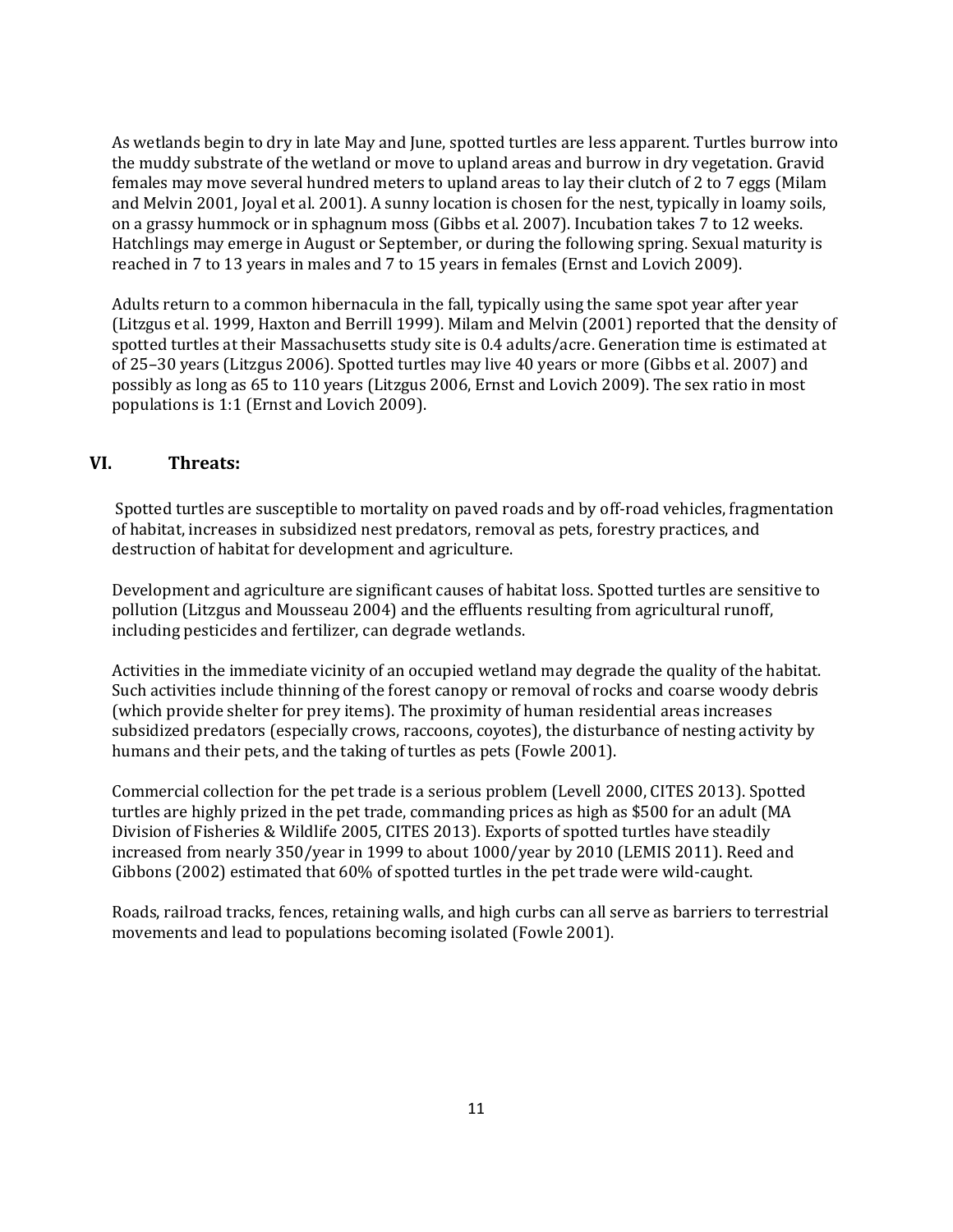# **Are there regulatory mechanisms that protect the species or its habitat in New York?**

**\_\_\_\_\_\_\_ No \_\_\_\_\_ Unknown \_\_X\_\_\_ Yes** 

In 2006, the State of New York adopted legislation (ECL section 11-0107 sub 2) that gave all native frogs, turtles, snakes, lizards and salamanders legal protection as game species, with very few open to harvest. The legislation also outlaws the sale of any native species of herpetofauna regardless of its origin.

The Freshwater Wetlands Act provides protection for wetlands greater than 12.4 acres in size under Article 24 of the NYS Conservation Law. In 2013, spotted turtle was added to Appendix II of the Convention on International Trade in Endangered Species of Wild Flora and Fauna (CITES).

# **Describe knowledge of management/conservation actions that are needed for recovery/conservation, or to eliminate, minimize, or compensate for the identified threats:**

Several studies have recognized the importance of upland habitats surrounding wetlands to spotted turtles and have made recommendations for their preservation (e.g., Perillo 1997, Joyal et al. 2001, Milam and Melvin 2001, Semlitsch and Bodie 2003). Perillo (1997) and Milam and Melvin (2001) recommend buffer widths of 200 meters and 400 meters, respectively, specifically for spotted turtles.

The Comprehensive Wildlife Conservation Strategy (NYSDEC 2005) includes recommendations for the following actions for uncommon turtles of wetlands, which includes spotted turtle. Conservation actions following IUCN taxonomy are categorized in the table.

# **Easement acquisition:**

Secure habitats critical to species survival by acquisition of conservation easements for wetlands and adjacent uplands.

## **Habitat management:**

- Develop and implement mitigation strategies to manage adverse effects of habitat fragmentation.
- \_\_\_\_ Conduct a variety of habitat management activities where needed, including management of vegetation succession, management of invasive species, maintenance of hydrological regimes, curtailment of contaminant inputs, and management of human access, in order to preserve wetland suitability for these uncommon turtles of wetlands.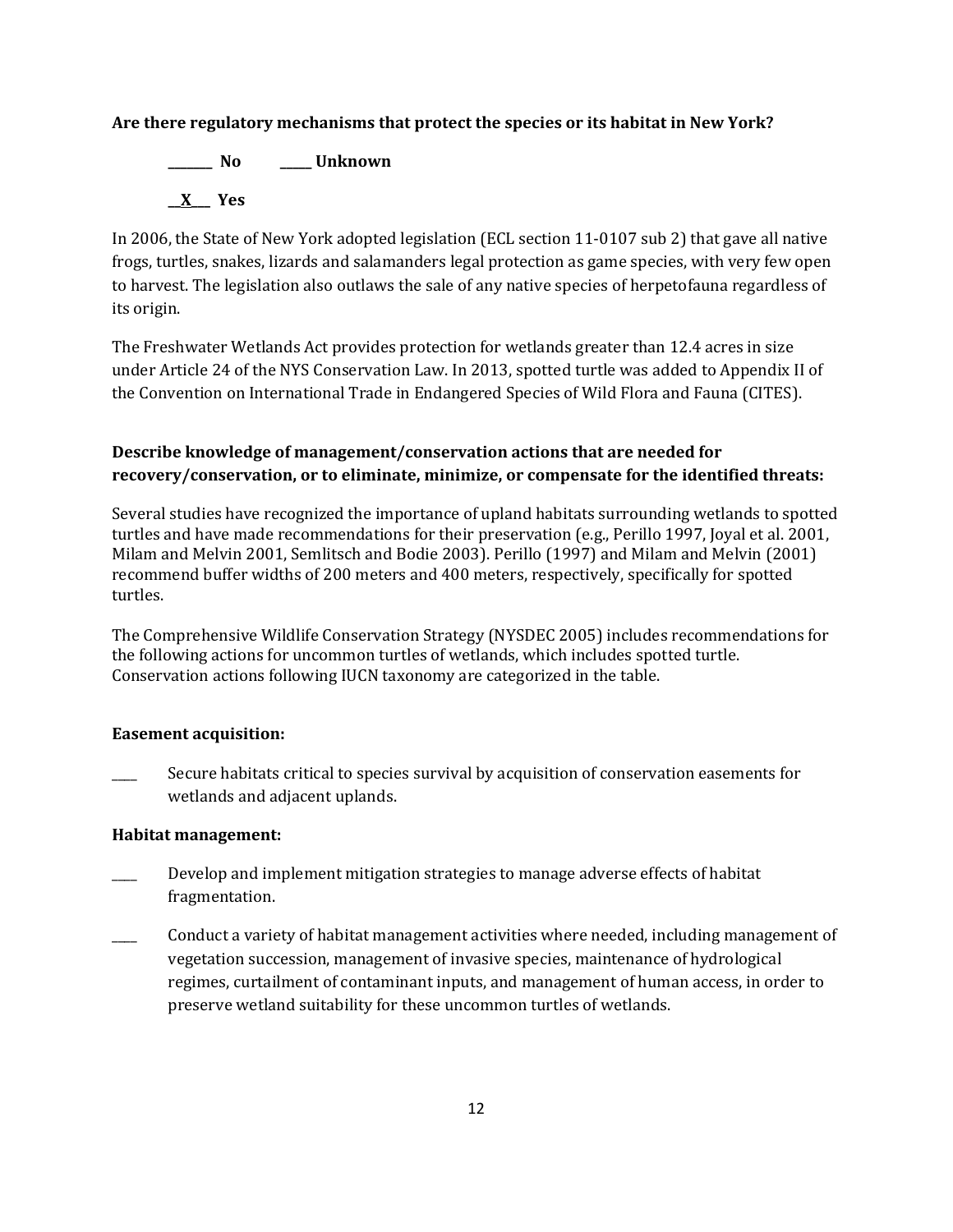### **Habitat research:**

Develop standardized habitat survey protocols, and implement survey protocols at all known and potentially suitable sites, to document the character, quality and extent of occupied habitat.

#### **Modify regulation:**

- \_\_\_\_ Modify Freshwater Wetlands Act, in order to protect wetlands smaller than 12.4 acres where they support species of conservation concern, and in order to expand the protected upland buffer beyond the 100-foot limit where necessary.
- \_\_\_\_ Adopt into New York's Environmental Conservation Law provisions which designate stinkpot, eastern mud turtle, Blanding's turtle, and spotted turtle as protected small game species.

#### **Other action:**

- Develop and implement mitigation measures to manage turtle population losses to egg predators and to vehicular roadkill.
- Enhance law enforcement and public education in order to curtail collection/translocation of turtle specimens.
- Determine significance of specific threats to populations of species in this group, and formulate management options to control significant threats.

## **Population enhancement:**

\_\_\_\_ Employ restoration techniques for bog turtle, Blanding's turtle and mud turtle at selected sites as needed, including captive breeding, headstarting, nest protection, and repatriation/relocation strategies.

## **Population monitoring:**

\_\_\_\_ Conduct periodic re-survey of known sites of species occurrence, in order to detect population trends.

#### **Statewide baseline survey:**

Develop standardized population survey protocols, and implement survey protocols at all known and potentially suitable sites, to document the extent of occupied habitat.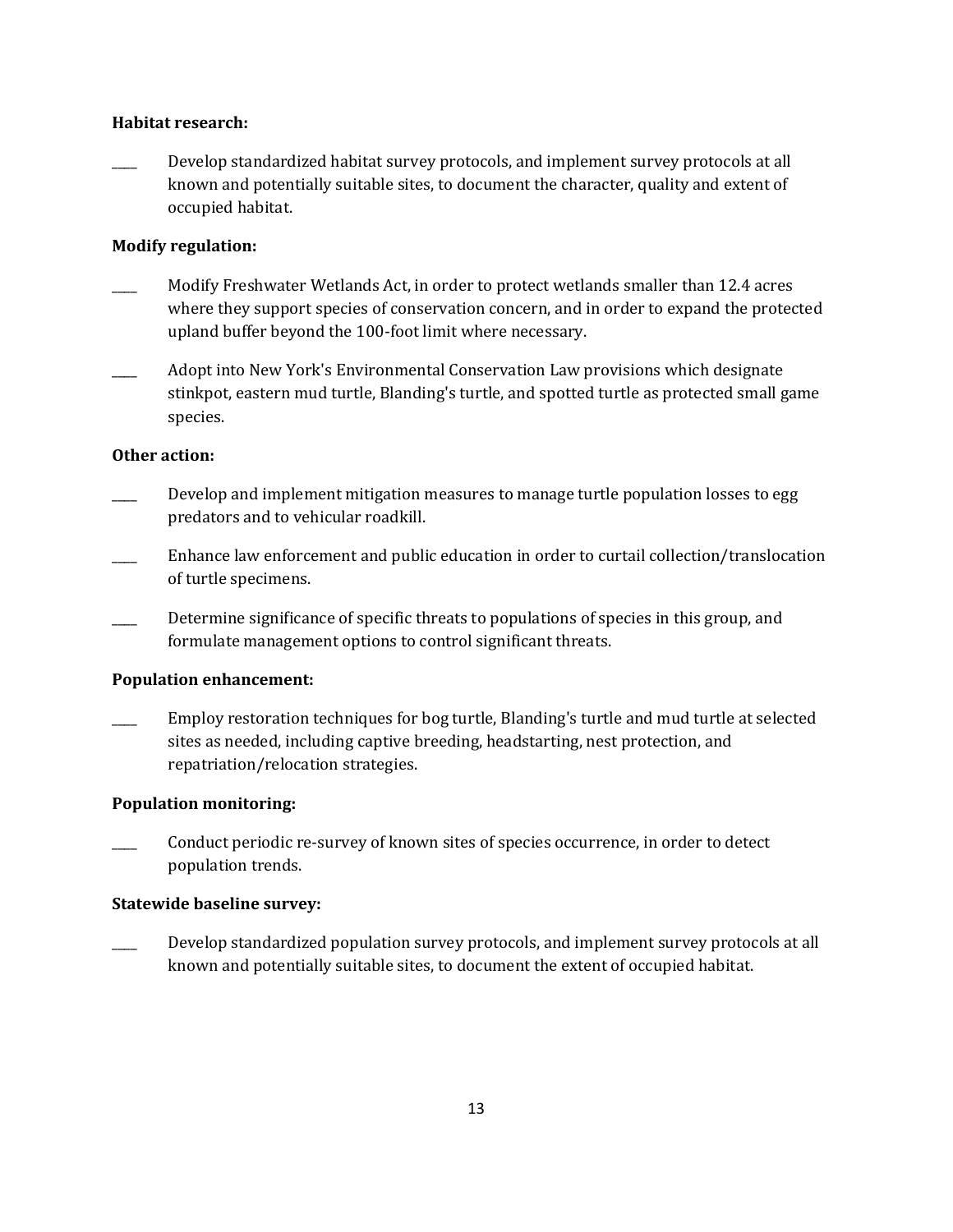| <b>Conservation Actions</b>      |                                                |  |
|----------------------------------|------------------------------------------------|--|
| <b>Action Category</b>           | <b>Action</b>                                  |  |
| Land/Water Protection            | Site/Area Protection                           |  |
| Land/Water Protection            | Resource/Habitat Protection                    |  |
| Land/Water Management            | Site/Area Management                           |  |
| Land/Water Management            | <b>Habitat and Natural Process Restoration</b> |  |
| Land/Water Management            | Invasive/Problematic Species Control           |  |
| Species Management               | <b>Species Recovery</b>                        |  |
| <b>Education &amp; Awareness</b> | Awareness & Communications                     |  |
| Law/Policy                       | Legislation                                    |  |
| Law/Policy                       | Compliance & Enforcement                       |  |

# **VII. References**

CITES. 2013. Consideration of proposals for amendments to Appendices I and II: *Clemmys guttata*. Available at http://www.fws.gov/international/cites/cop16/index.html (Accessed May 3, 2013).

COSEWIC 2004. COSEWIC assessment and update status report on the spotted turtle Clemmys guttata in Canada. Committee on the Status of Endangered Wildlife in Canada. Ottawa. vi + 27 pp. (www.sararegistry.gc.ca/status/status\_e.cfm).

Ernst, C.H. and Lovich, J.E. 2009. Turtles of the United States and Canada. Second edition. Johns Hopkins University Press, Baltimore.

Fowle, S. C. 2001. Priority sites and proposed reserve boundaries for protection of rare herpetofauna in Massachusetts. Massachusetts Natural Heritage & Endangered Species Program, Westborough, Massachusetts.

Gibbs, J. P., A. R. Breisch, P. K. Ducey, G. Johnson, J. L. Behler, and R. C. Bothner. 2007. The amphibians and reptiles of New York state. Oxford University Press, New York. xv + 422 pp.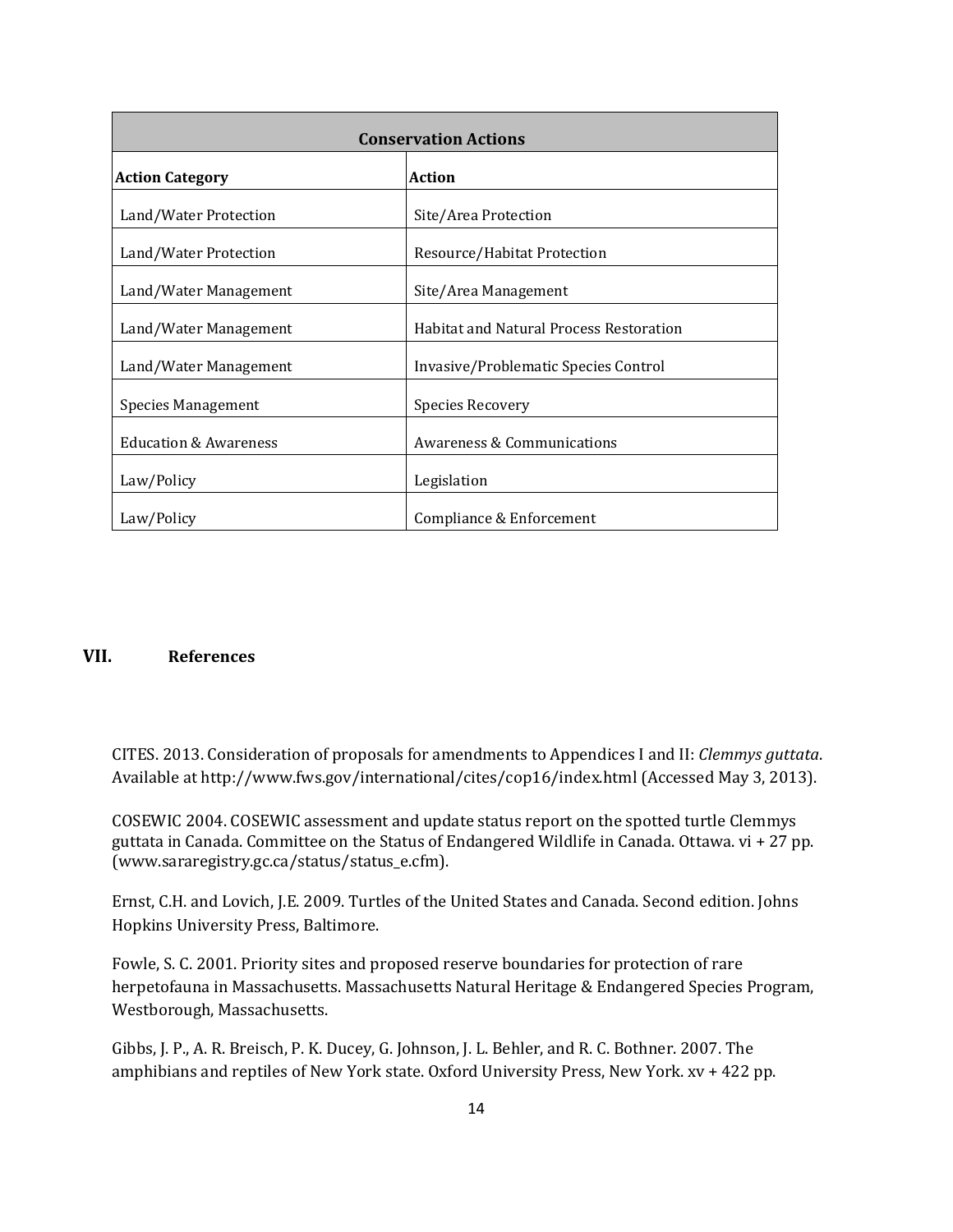Haxton, T. and M. Berrill. 1999. Habitat selectivity of *Clemmys guttata* in central Ontario. Canadian Journal of Zoology 77:593-599.

Hulse, A. C., C. J. McCoy, and E. Censky. 2001. Amphibians and Reptiles of Pennsylvania and the Northeast. Cornell University Press, Ithaca, NY.

Joyal, L. A., M. McCollough, and M. L. Hunter, Jr. 2001. Landscape ecology approaches to wetland species conservation: A case study of two turtle species in southern Maine. Conservation Biology 15(6):1755-1762.

LEMIS (Law Enforcement Management Information System). 2011. Exports of *Malaclemys terrapin*  from 1999-2010. U.S. Fish and Wildlife-Office of Law Enforcement, Arlington (unpublished).

Levell, J.P. 2000. Commercial exploitation of Blanding's Turtle, *Emydoidea blandingii*, and the Wood Turtle, *Clemmys insculpta*, for the live animal trade. Chelonian Conservation and Biology 3:665– 668.

Litzgus, J.D. 2006. Sex Differences in Longevity in the Spotted Turtle (*Clemmys guttata*). Copeia 2006(2): 281-288.

Litzgus, J.D., J.P. Costanzo, R.J. Brooks, and R.E. Lee, Jr. 1999. Phenology and ecology of hibernation in Spotted Turtles *(Clemmys guttata)* near their northern range limit. Canadian Journal of Zoology 77:1348-1357.

Litzgus, J.D. and T.A. Mousseau. 2004. Demography of a Southern population of the Spotted Turtle (*Clemmys guttata*). Southeastern Naturalist 3(3):391-400.

Massachusetts Division of Fisheries & Wildlife. 2005. Commonwealth of Massachusetts Comprehensive Wildlife Conservation Strategy. Department of Fish and Game, Executive Office of Environmental Affairs. http://www.mass.gov/dfwele/dfw/

Milam, J. C., and S. M. Melvin. 2001. Density, habitat use, movements, and conservation of spotted turtles (*Clemmys guttata*) in Massachusetts. Journal of Herpetology 35(3): 418-427.

NatureServe. 2013. NatureServe Explorer: An online encyclopedia of life [web application]. Version 7.1. NatureServe, Arlington, Virginia. Available http://www.natureserve.org/explorer. (Accessed: May 2, 2013).

NEPARC. 2010. Northeast Amphibian and Reptile Species of Regional Responsibility and Conservation Concern. Northeast Partners in Amphibian and Reptile Conservation (NEPARC). Publication 2010-1.

Perillo, K. M. 1997. Seasonal movements of and habitat preferences of spotted turtles (*Clemmys guttata*) in north central Connecticut. Chelonian Conservation and Biology 2:445-447.